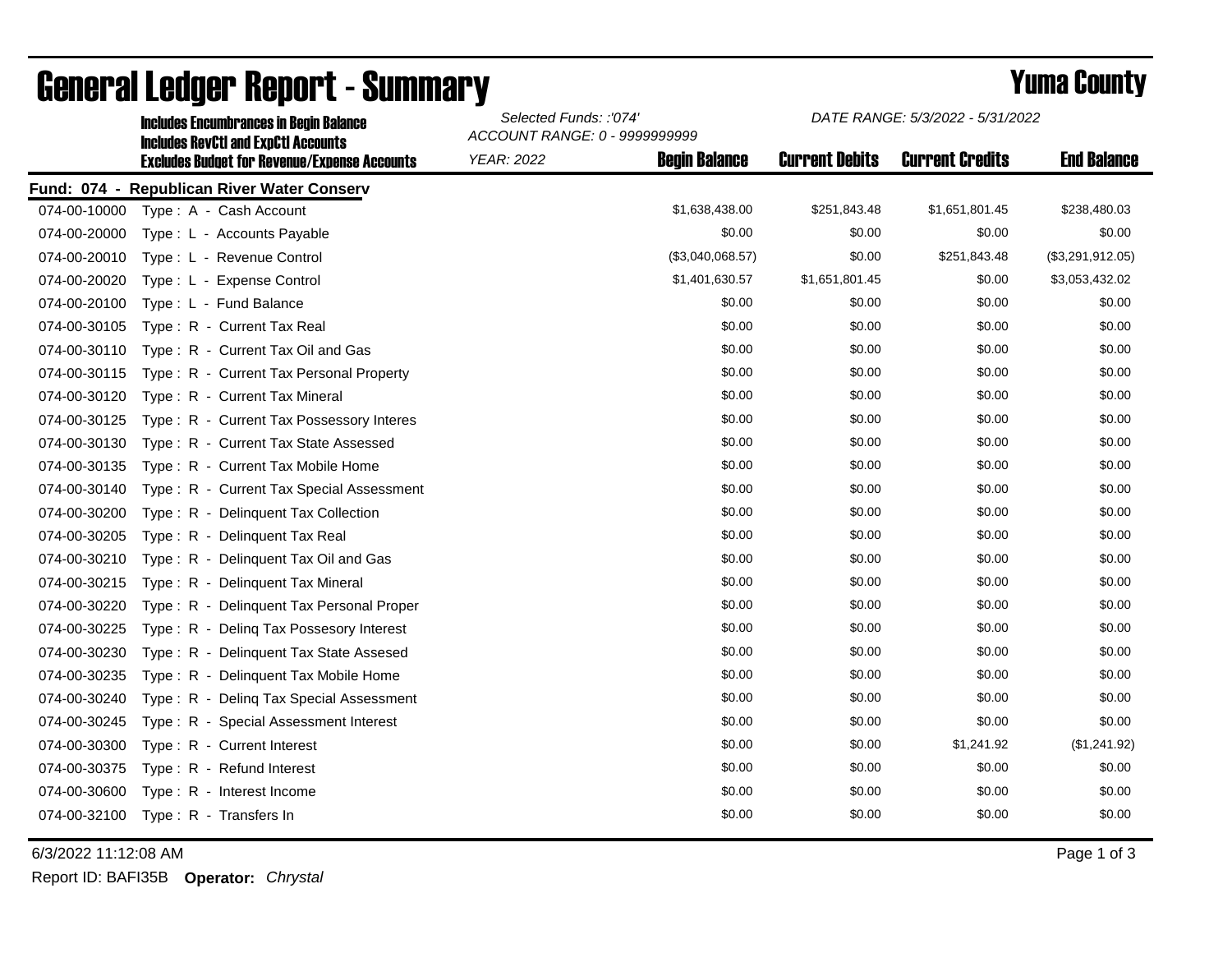|              | <b>Includes Encumbrances in Begin Balance</b><br><b>Includes RevCtI and ExpCtI Accounts</b> |                                                     | Selected Funds: :'074'<br>ACCOUNT RANGE: 0 - 9999999999 |          | DATE RANGE: 5/3/2022 - 5/31/2022 |                       |                                  |                    |
|--------------|---------------------------------------------------------------------------------------------|-----------------------------------------------------|---------------------------------------------------------|----------|----------------------------------|-----------------------|----------------------------------|--------------------|
|              |                                                                                             | <b>Excludes Budget for Revenue/Expense Accounts</b> | <b>YEAR: 2022</b>                                       |          | <b>Begin Balance</b>             | <b>Current Debits</b> | <b>Current Credits</b>           | <b>End Balance</b> |
|              |                                                                                             | Fund: 074 - Republican River Water Conserv          |                                                         |          |                                  |                       |                                  |                    |
| 074-00-35000 |                                                                                             | Type: R - Fees Collected                            |                                                         |          | (\$3,040,068.57)                 | \$0.00                | \$250,601.56                     | (\$3,290,670.13)   |
| 074-00-49100 |                                                                                             | Type: X - Treasurer Fees                            |                                                         |          | \$82,481,31                      | \$13.363.45           | \$0.00                           | \$95,844.76        |
| 074-00-49401 |                                                                                             | Type: X - Transfer Out                              |                                                         |          | \$0.00                           | \$0.00                | \$0.00                           | \$0.00             |
| 074-00-49500 |                                                                                             | Type: X - Checks Written / ACH Transfer             |                                                         |          | \$1,319,149.26                   | \$1,638,438.00        | \$0.00                           | \$2,957,587.26     |
|              |                                                                                             | Fund: 074 - Republican River Water Conserv          |                                                         | Totals : | (\$1,638,438.00)                 | \$3,555,446.38        | \$2.155.488.41                   | (\$238,480.03)     |
|              |                                                                                             | <b>Total Fund Revenues:</b>                         | \$251.843.48                                            |          | <b>Total Fund Expenses:</b>      | \$1,651,801.45        | <b>Net Revenue Over Expense:</b> | (1,399,957.97)     |

## General Ledger Report - Summary **Example 2018** Yuma County